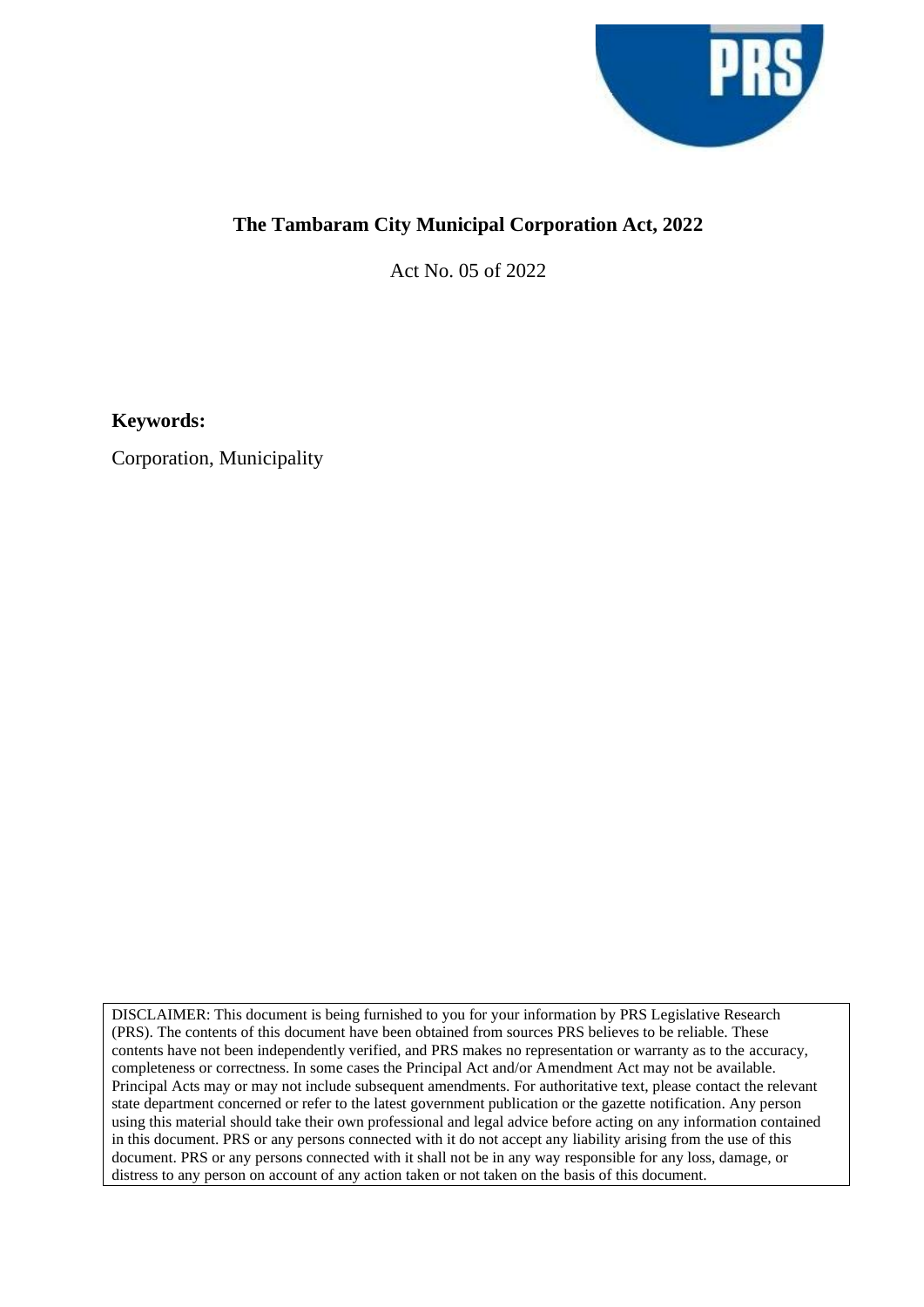The following Act of the Tamil Nadu Legislative Assembly received the assent of the Governor on the 21st January 2022 and is hereby published for general information: —

## **Act No. 5 of 2022**

## **An Act to provide for the Establishment of a Municipal Corporation for the City of Tambaram.**

B<sub>E</sub> it enacted by the Legislative Assembly of the State of Tamil Nadu in the Seventy-second Year of the Republic of India as follows:—

1. (1) This Act may be called the Tambaram City Municipal Corporation Short title, Act, 2022.

(2) It extends to the city of Tambaram.

 (3) It shall be deemed to have come into force on the 3rd day of November 2021.

2. (1) In this Act, unless the context otherwise requires,— Definitions.

 (a) "city of Tambaram" or "city" means the local area comprised in the Tambaram municipality and includes any local area which, after the date of the commencement of this Act, is included in the city but does not include any local area which, after such date of the commencement of this Act, is excluded from the city;

 (b) "corporation" means the municipal corporation of Tambaram established under section 3;

 (c) "council" means the council of municipal corporation of Tambaram;

(d) "Government" means the State Government;

 (e) "municipal council" means the municipal council of Tambaram municipality;

(f) "municipality" means the Tambaram municipality;

 (g) "Scheduled Castes" and "Scheduled Tribes" shall have the meanings, respectively, assigned to them in clauses (24) and (25) of Article 366 of the Constitution.

Tamil Nadu Act 25 of 1981.

 (2) All words and expressions used in this Act and not defined but defined in the Coimbatore City Municipal Corporation Act, 1981 (hereinafter referred to as the "1981 Act"), shall have the meanings, respectively, assigned to them in the 1981 Act.

3. (1) With effect on and from the date of the commencement of this Establishment Act, the local area included in the Tambaram municipality shall constitute the city of Tambaram for the purposes of this Act and from such date of the commencement of this Act, a municipal corporation shall be deemed to have been established for the said city by the name of Tambaram City Municipal Corporation:

 Provided that the Government may, from time to time, after consultation with the corporation, by notification, alter the limits of the city constituted under this sub-section so as to include therein or to exclude therefrom the areas specified in the notification:

 Provided further that the power to issue a notification under this sub-section shall be subject to previous publication.

of municipal corporation for city of Tambaram.

extent and commencement.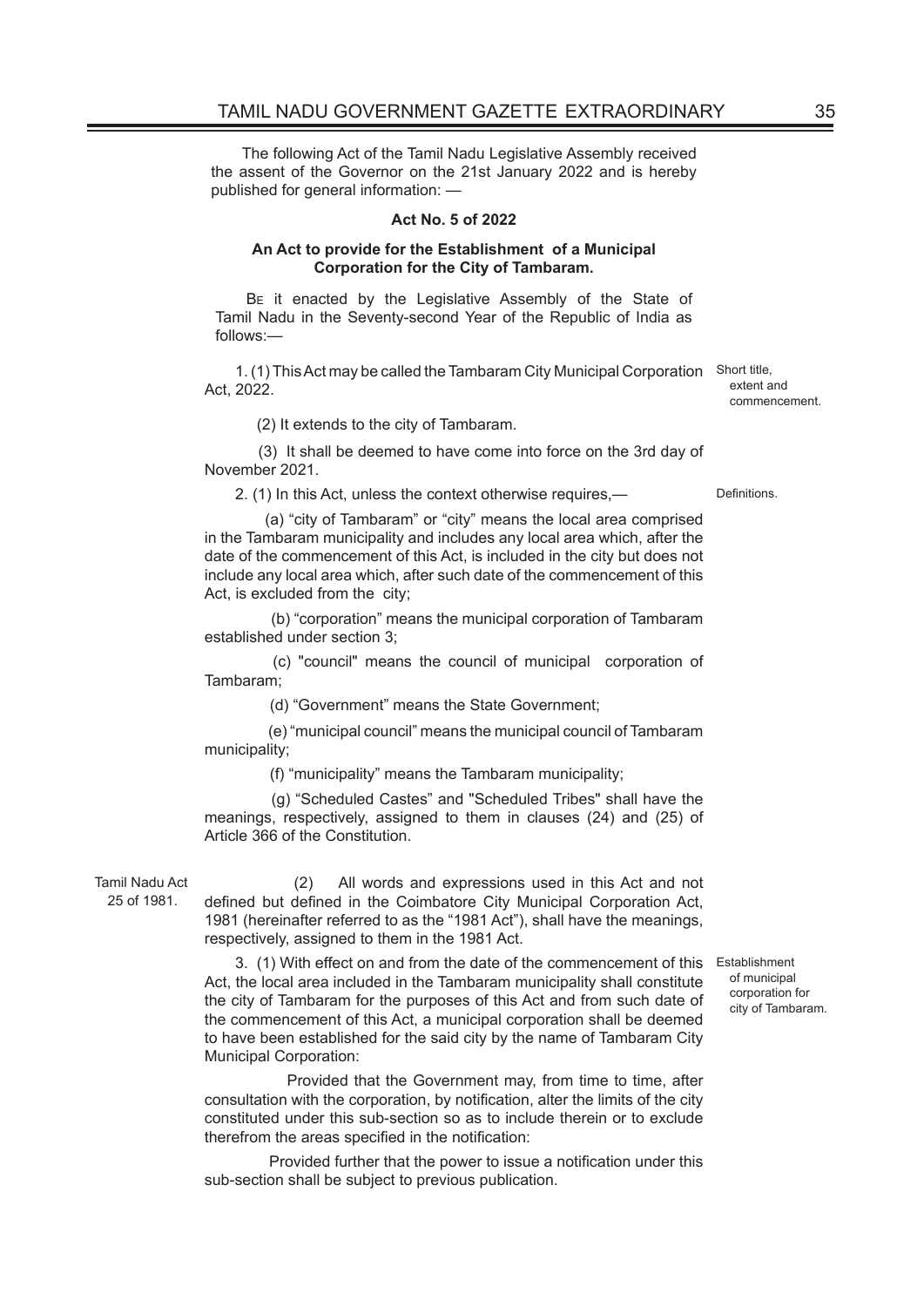(2) The corporation shall, by the said name, be a body corporate, having perpetual succession and a common seal with power to acquire, hold and dispose of property and to enter into contracts and may by its corporate name, sue and be sued.

 (3) The Tambaram municipality, functioning immediately before the date of the commencement of this Act, shall be deemed to have been abolished from such date of the commencement of this Act.

Municipal authorities.

 4. The municipal authorities charged with carrying out the provisions of this Act shall be,—

- (1) a Mayor;
- (2) a council;
- (3) a standing committee;
- (4) a wards committee; and
- (5) a commissioner.

Constitution of council.

 5. (1) Save as otherwise provided in sub-section (2), the council shall consist of such number of councillors elected inthe manner laid down in this Act as may be fixed by the Government, by notification, from time to time, so, however, that the total number of councillors of the council shall not exceed seventy-two at any time.

 (2) The following persons shall also be represented in the council, namely:—

 (a) the members of the House of the People representing constituencies which comprise wholly or partly the area of the corporation and the members of the Council of States registered as electors within the area of the corporation;

 (b) all the members of the Tamil Nadu Legislative Assembly representing constituencies which comprise wholly or partly the area of the corporation.

 (3) The persons referred to in sub-section (2) shall be entitled to take part in the proceedings but shall not have the right to vote in the meetings of the council.

 (4) Seats shall be reserved for the persons belonging to the Scheduled Castes and the Scheduled Tribes in the council and the number of seats so reserved shall bear, as nearly as may be, the same proportion to the total number of seats to be filled by direct election in the council as the population of the Scheduled Castes in the city or of the Scheduled Tribes in the city bears to the total population of the city.

 (5) Seats shall be reserved for women belonging to the Scheduled Castes and the Scheduled Tribes, from among the seats reserved for the persons belonging to the Scheduled Castes and the Scheduled Tribes, which shall not be less than fifty per cent. of the total number of seats reserved for the persons belonging to the Scheduled Castes and the Scheduled Tribes.

 (6) Seats shall be reserved for women in the council and the number of seats reserved for women shall not be less than fifty per cent. including the number of seats reserved for women belonging to the Scheduled Castes and Scheduled Tribes of the total number of seats in the council.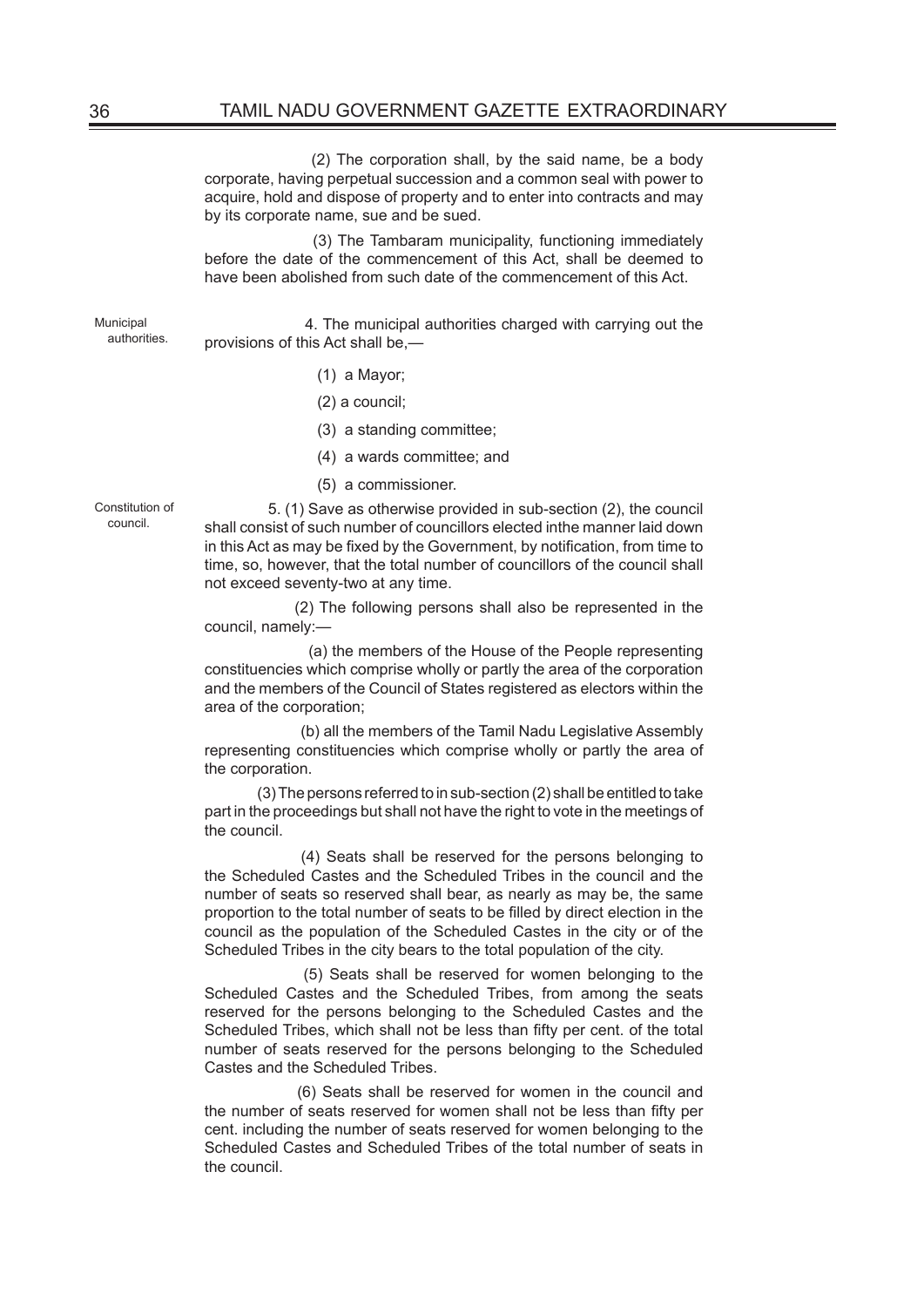(7) The reservation of seats under sub-sections (4) and (5) shall cease to have effect on the expiry of the period specified in Article 334 of the Constitution.

 6. (1) The corporation, unless sooner dissolved, shall continue Duration of for five years from the date appointed for its first meeting after each ordinary election and no longer and the said period of five years shall operate as a dissolution of the corporation. corporation.

(2) An election to constitute the corporation shall be completed,—

(a) before the expiry of its duration specified in sub-section

(1); or

 (b) before the expiration of a period of six months from the date of its dissolution:

 Provided that where the remainder of the period for which the dissolved corporation would have continued, is less than six months, it shall not be necessary to hold any election, under this sub-section for constituting the corporation for such period.

Tamil Nadu Act V of 1920.

 7. (1) Subject to the provisions of sub-sections (2) and (3), the Tamil Nadu District Municipalities Act, 1920 (hereinafter referred to as the "District Municipalities Act") shall, with effect on and from the date of the commencement of this Act, cease to apply to the local area comprised within the city of Tambaram.

(2) Such cessor shall not affect,—

 (a) the previous operation of the District Municipalities Act in respect of the local area comprised within the city of Tambaram;

 (b) any penalty, forfeiture or punishment incurred in respect of any offence committed against the District Municipalities Act; or

 (c) any investigation, legal proceedings or remedy in respect of such penalty, forfeiture or punishment, and any such penalty, forfeiture or punishment may be imposed as if this Act had not been passed.

 (3) Notwithstanding anything contained in sub-section (1), all appointments, notifications, notices, rules, bye-laws,regulations, orders, directions, licences, permissions, schemes, forms and powers, made or issued or conferred under the District Municipalities Act and in force on the date of the commencement of this Act shall, so far as they are not inconsistent with the provisions of this Act, continue to be in force in the local area comprised within the city of Tambaram until they are replaced by the appointments, notifications, notices, rules, bye-laws, regulations, orders, directions, licences, permissions, schemes, forms and powers to be made or issued or conferred under this Act.

 8. (1) Save as otherwise expressly provided herein, all the provisions of the 1981 Act, including the provisions relating to the levy and collection of any tax or fee are hereby extended to and shall apply, *mutatis mutandis* to the corporation and the 1981 Act shall, in relation to the corporation, be read and construed as if the provisions of this Act had formed part of the 1981 Act.

Application of provisions of 1981 Act to corporation.

Tamil Nadu District Municipalities Act, 1920 not to apply.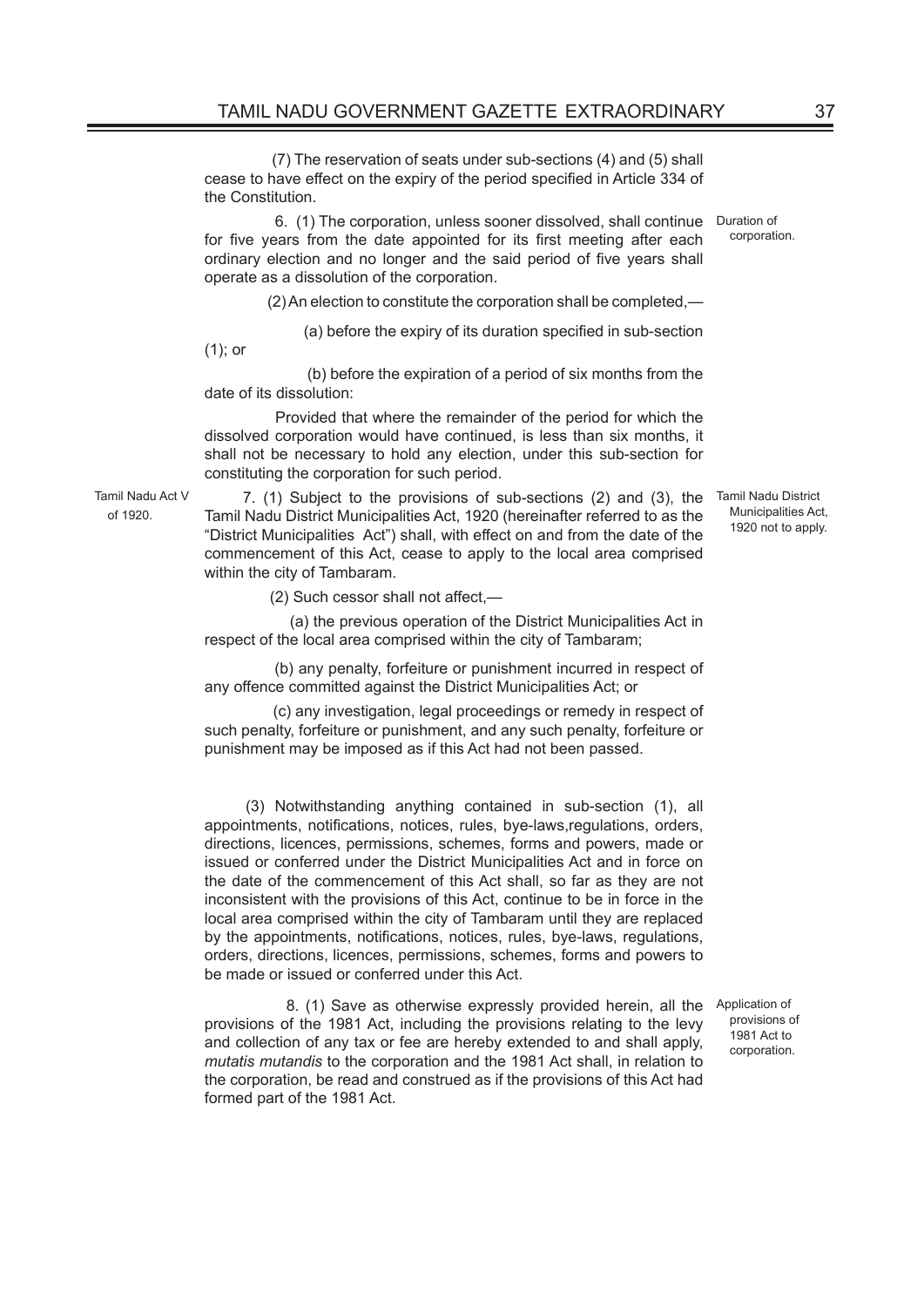(2) For the purpose of facilitating the application of the provisions of the 1981 Act to the corporation, the Government may, by notification, make such adaptations and modifications of the 1981 Act and the rules and bye-laws made thereunder, whether by way of repealing, amending or suspending any provisions thereof, as may be necessary or expedient and thereupon, the 1981 Act and the rules made thereunder, shall apply to the corporation subject to the adaptations and modifications so made.

 (3) Notwithstanding that no provision or insufficient provision has been made under sub-section (2) for the adaptation of the provisions of the 1981 Act, or the rules and bye-laws made thereunder, any court, tribunal or authority required or empowered to enforce these provisions may, for the purpose of facilitating their application to the corporation, construe these provisions in such manner, without affecting the substance, as may be necessary or proper having regard to the matter before the court, tribunal or authority.

 (4) In the 1981 Act as extended and applied to the city of Tambaram,—

 (a) any reference to the city of Coimbatore and Coimbatore municipality, shall by reason of this Act, be construed as a reference to the city of Tambaram and Tambaram municipality, respectively; and

 (b) any reference to the Coimbatore Corporation, Corporation of Coimbatore and Municipal Corporation of Coimbatore, shall by reason of this Act, be construed as a reference to the Tambaram Corporation, Corporation of Tambaram and Municipal Corporation of Tambaram, respectively.

**Transitional** provisions.

 9. (1) All property, all rights of whatever kind, used, enjoyed or possessed by and all interests of whatever kind owned by or vested in, or held in trust by or for the municipal council with all rights of whatever kind used, enjoyed or possessed by the municipal council as well as all liabilities legally subsisting against the municipal council, on and from the date of the commencement of this Act and subject to such directions as the Government may, by general or special order, give in this behalf, vest with the corporation.

 (2) All arrears of taxes or other payments by way of composition for a tax, or due for expenses or compensation, or otherwise due to the municipal council on the date of such commencement may be recovered as if they had accrued to the corporation and may be recovered as if such arrears or payments had become due, under the provisions of this Act.

 (3) All taxes, fees and duties, which immediately before the date of the commencement of this Act were being levied by the municipal council shall be deemed to have been levied by the corporation under the provisions of this Act and shall continue to be in force accordingly until such taxes, fees and duties are revised, cancelled or superseded by anything done or any action taken under this Act.

 (4) All proceedings taken by, or against, the municipal council or authority or any person under the District Municipalities Act may be continued by, or against, the corporation, authority or person as if such proceedings had been commenced under the provisions of this Act.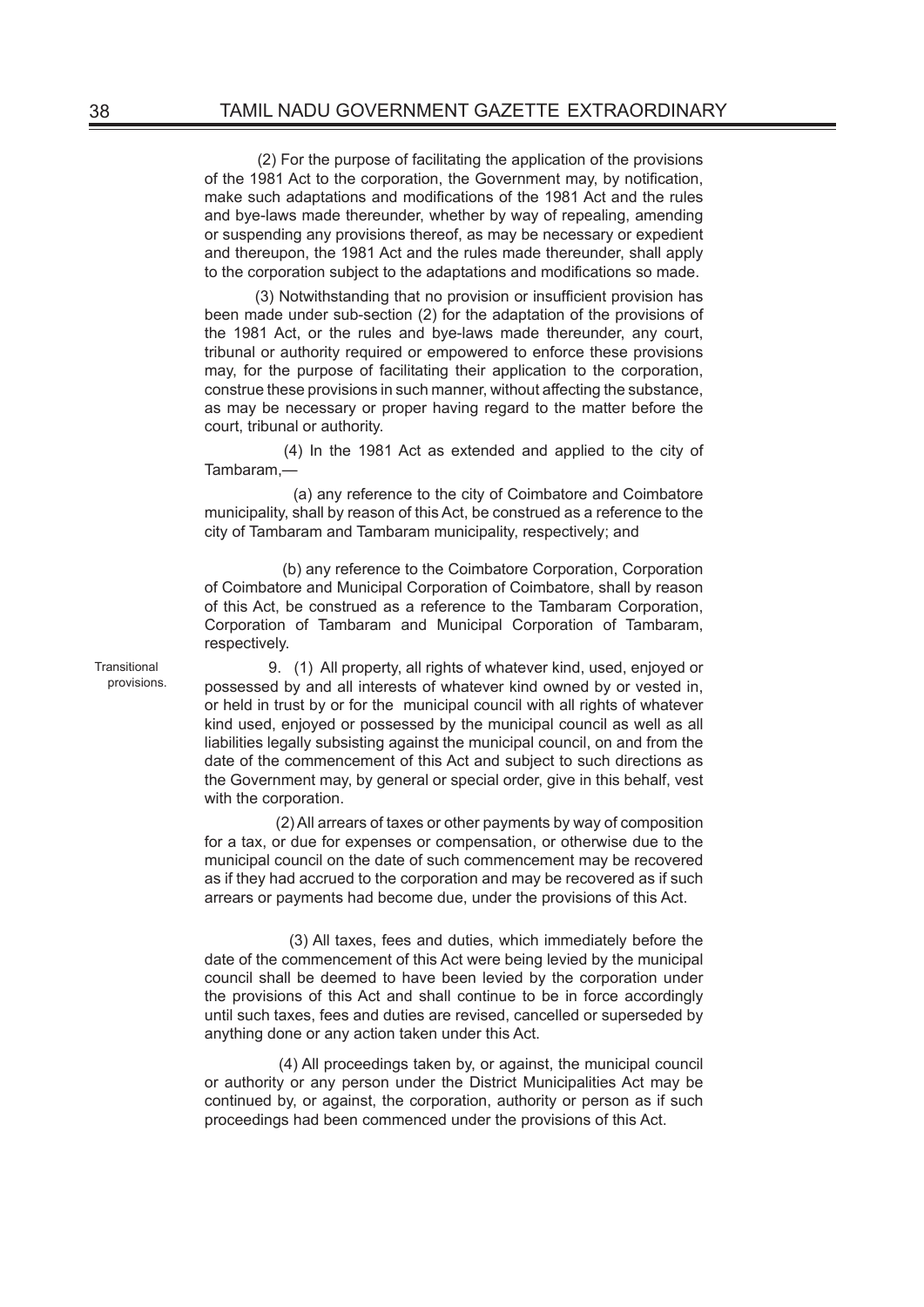(5) Any action taken under the District Municipalities Act, by any authority before the date of such commencement shall be deemed to have been taken by the authority competent to take such action under this Act as if this Act had been in force.

 (6) Notwithstanding anything contained in this Act, every officer or employee who, immediately before the date of the commencement of this Act, was in the service of the municipality shall, on and from the date of such commencement, be deemed to be an officer or employee of the corporation:

Provided that—

 (a) the terms and conditions applicable to such officers and employees consequent on their absorption in the service of the corporation shall not be less favourable than those applicable to such employees immediately before the date of such commencement, as regards pay and allowances, leave, pension, gratuity, provident fund and age of superannuation; and

 (b) the service rendered by any such officer or other employee under the municipality upto the date of such commencement shall be deemed to be service under the corporation and he shall be entitled to count that service for the purpose of increment, leave, pension, provident fund and gratuity:

 Provided further that any officer or other employee serving in the municipality shall be given an option to be exercised within such time and in such manner as may be prescribed either to be absorbed in the service of the corporation or to be transferred to the service referred to in section 73-A of the District Municipalities Act or to be retrenched from the service of the municipality on such retrenchment benefits as may be prescribed.

(7) Any division of the Tambaram municipality into wards, made under the District Municipalities Act, and in force on the date of the commencement of this Act shall be deemed to be a division of the corporation until altered.

(8) The electoral roll prepared for the Tambaram municipality under the District Municipalities Act, and in force on the date of the commencement of this Act, shall be deemed to be the electoral roll for the corporation until a new electoral roll is prepared and published and the part of the electoral roll relating to each ward of the municipality shall be deemed to be the list of the electoral roll for the corresponding division of the corporation.

10. (1) There shall be appointed by the Government, by notification, a Appointment of Special Officer to exercise the powers, perform the duties and discharge the functions of— Special Officer.

- (a) the council,
- (b) the standing committee,
- (c) the commissioner, and
- (d) the wards committee.

 (2) The Special Officer shall exercise the powers, perform the duties and discharge the functions,—

 (a) of the corporation, until the elected councillors come into office;

 (b) of the standing committee, until a standing committee is appointed by the corporation; and